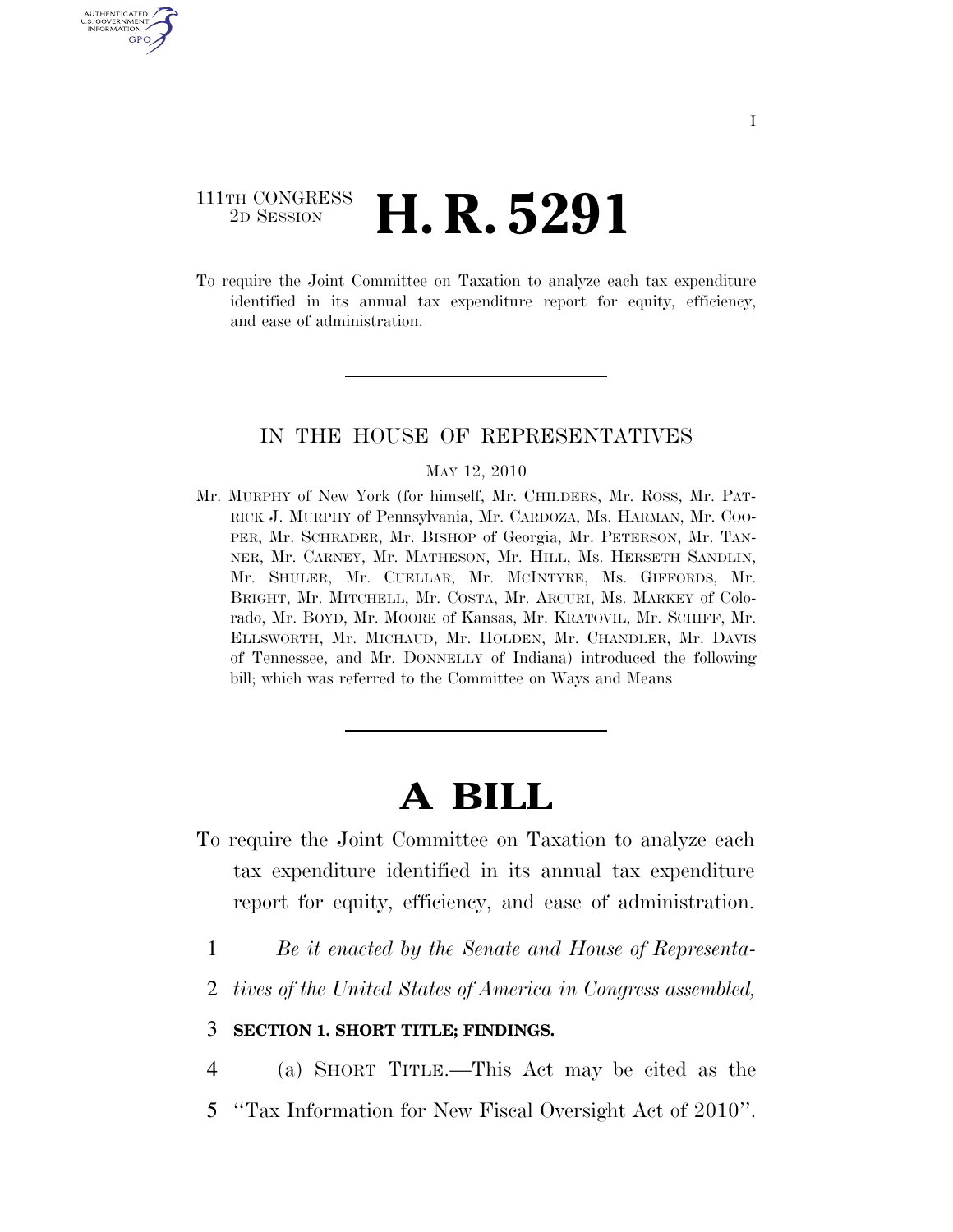| $\mathbf{1}$   | (b) FINDINGS.—The Congress find the following:        |
|----------------|-------------------------------------------------------|
| $\overline{2}$ | $(1)$ The Federal deficit in 2009 was more than       |
| 3              | \$1.4 trillion, or 9.9 percent of the United States   |
| $\overline{4}$ | gross domestic product (GDP).                         |
| 5              | (2) Current Federal deficits are unsustainable:       |
| 6              | under realistic assumptions, the level of public debt |
| 7              | will double over the next 10 years.                   |
| 8              | (3) The Congressional Research Service re-            |
| 9              | ported that a 2008 Joint Committee on Tax study       |
| 10             | titled "Estimates of Federal Tax Expenditures for     |
| 11             | Fiscal Years 2008–2012" contained 247 tax expend-     |
| 12             | itures totaling \$1.2 trillion.                       |
| 13             | $(4)$ \$1.2 trillion is greater than all Federal dis- |
| 14             | cretionary spending in that year.                     |
| 15             | (5) Tax expenditures are similar to mandatory         |
| 16             | spending in that they often remain in the Internal    |
| 17             | Revenue Code until they are modified or eliminated    |
| 18             | by congressional action.                              |
| 19             | (6) Congress currently lacks the information          |
| <b>20</b>      | necessary to effectively identify and analyze loop-   |
| 21             | holes and inefficiencies within the current tax sys-  |
| 22             | tem.                                                  |
| 23             | (7) A more complete tax expenditure analysis          |
| 24             | can be a useful tool for Congress when considering    |